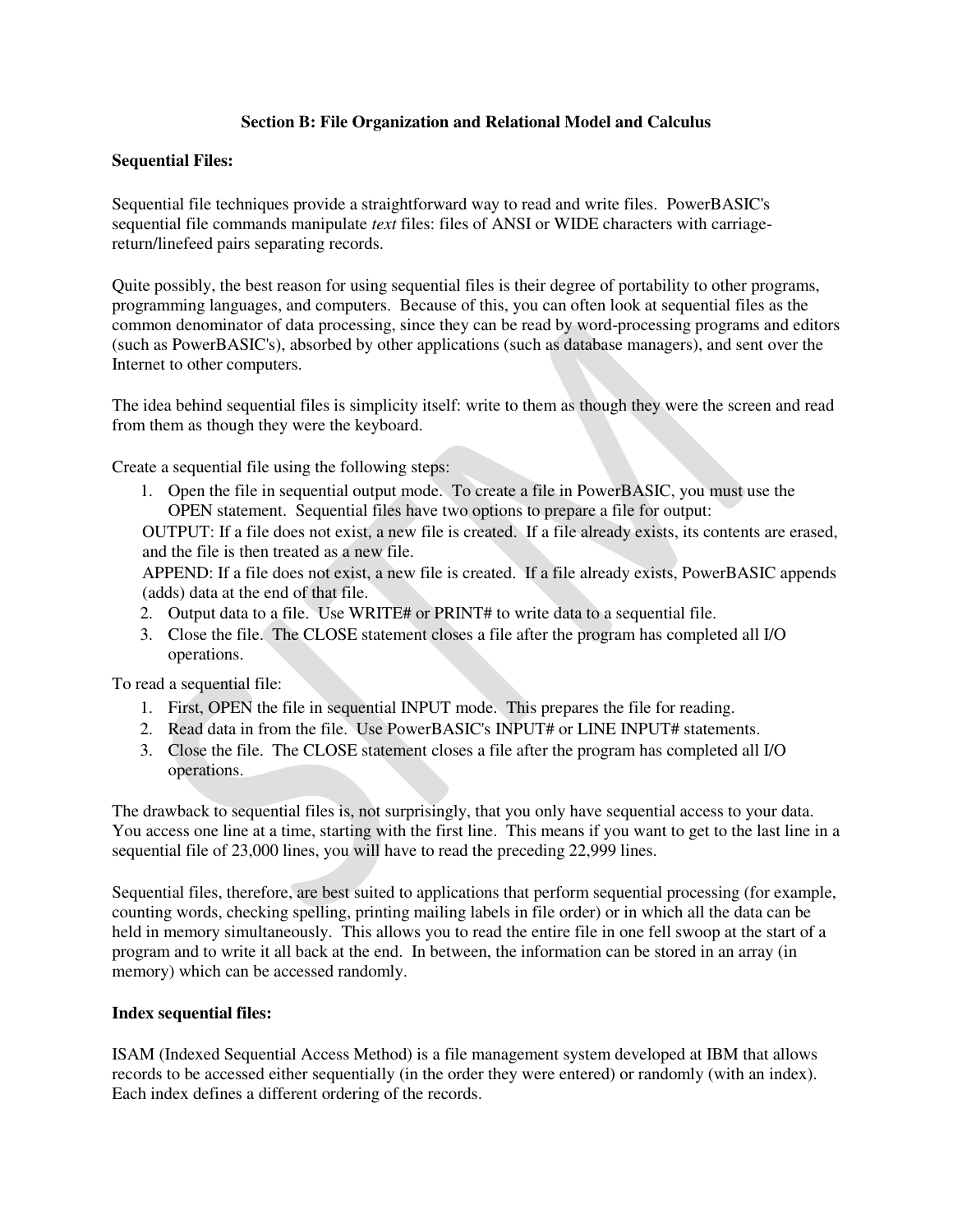ISAM (Indexed Sequential Access Method) is a file management system developed at IBM that allows [records](http://searchoracle.techtarget.com/definition/record) to be accessed either sequentially (in the order they were entered) or randomly (with an index). Each index defines a different ordering of the records. An employee database may have several indexes, based on the information being sought. For example, a name index may order employees alphabetically by last name, while a department index may order employees by their department. A key is specified in each index. For an alphabetical index of employee names, the last name field would be the key.

# **Direct Access File System (DAFS):**

**Direct** Access **File** System (DAFS) is a network **file** system that is based on NFSv4 and the Virtual Interface (VI) data transfer mechanism. DAFS uses remote **direct** memory access (RDMA) to perform efficient network access to data in remote **files**.

# **Hashing:**

For a huge database structure, it can be almost next to impossible to search all the index values through all its level and then reach the destination data block to retrieve the desired data. Hashing is an effective technique to calculate the direct location of a data record on the disk without using index structure.

Hashing uses hash functions with search keys as parameters to generate the address of a data record.

# **Hash Organization**

- **Bucket** − A hash file stores data in bucket format. Bucket is considered a unit of storage. A bucket typically stores one complete disk block, which in turn can store one or more records.
- **Hash Function** − A hash function, **h,** is a mapping function that maps all the set of search-keys **K** to the address where actual records are placed. It is a function from search keys to bucket addresses.

## **Static Hashing**

In static hashing, when a search-key value is provided, the hash function always computes the same address. For example, if mod-4 hash function is used, then it shall generate only 5 values. The output address shall always be same for that function. The number of buckets provided remains unchanged at all times.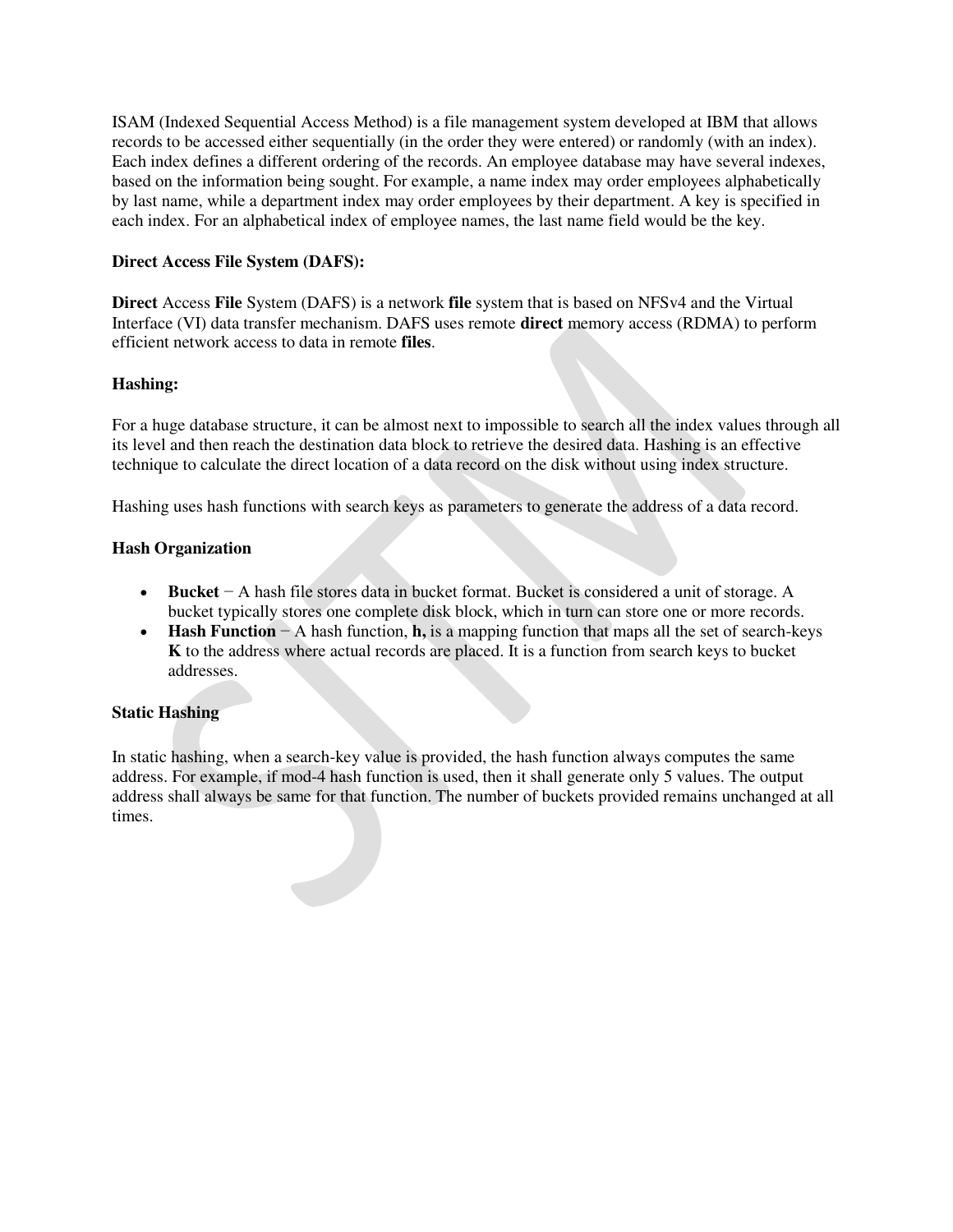

## **Operation**

 **Insertion** − When a record is required to be entered using static hash, the hash function **h** computes the bucket address for search key **K**, where the record will be stored.

Bucket address =  $h(K)$ 

- **Search** − When a record needs to be retrieved, the same hash function can be used to retrieve the address of the bucket where the data is stored.
- **Delete** − This is simply a search followed by a deletion operation.

# **Bucket Overflow**

The condition of bucket-overflow is known as **collision**. This is a fatal state for any static hash function. In this case, overflow chaining can be used.

■ **Overflow Chaining** – When buckets are full, a new bucket is allocated for the same hash result and is linked after the previous one. This mechanism is called **Closed Hashing**.

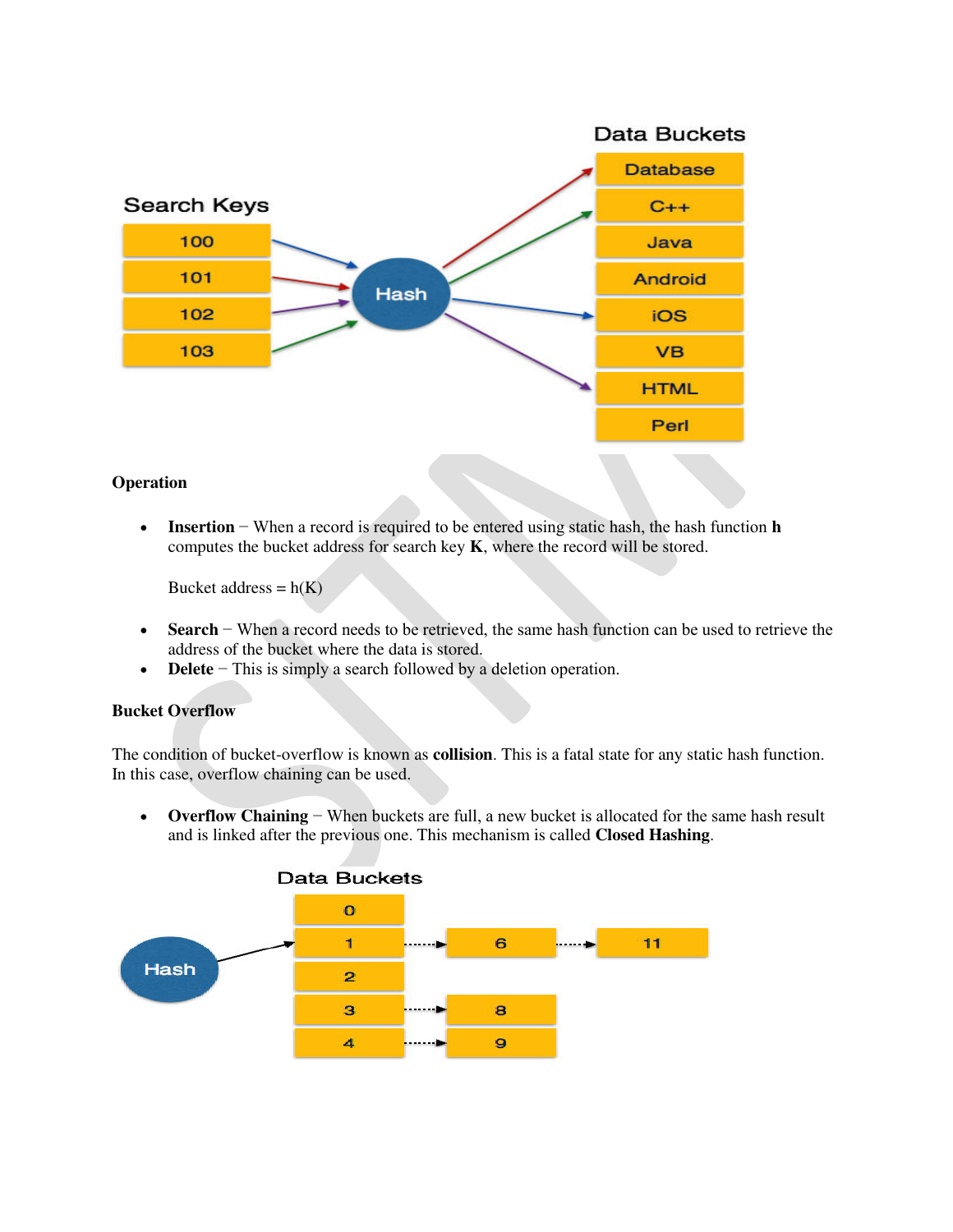**Linear Probing** − When a hash function generates an address at which data is already stored, the next free bucket is allocated to it. This mechanism is called **Open Hashing**.



## **Dynamic Hashing**

The problem with static hashing is that it does not expand or shrink dynamically as the size of the database grows or shrinks. Dynamic hashing provides a mechanism in which data buckets are added and removed dynamically and on-demand. Dynamic hashing is also known as **extended hashing**.

Hash function, in dynamic hashing, is made to produce a large number of values and only a few are used initially.



#### **Organization**

The prefix of an entire hash value is taken as a hash index. Only a portion of the hash value is used for computing bucket addresses. Every hash index has a depth value to signify how many bits are used for computing a hash function. These bits can address 2n buckets. When all these bits are consumed − that is, when all the buckets are full − then the depth value is increased linearly and twice the buckets are allocated.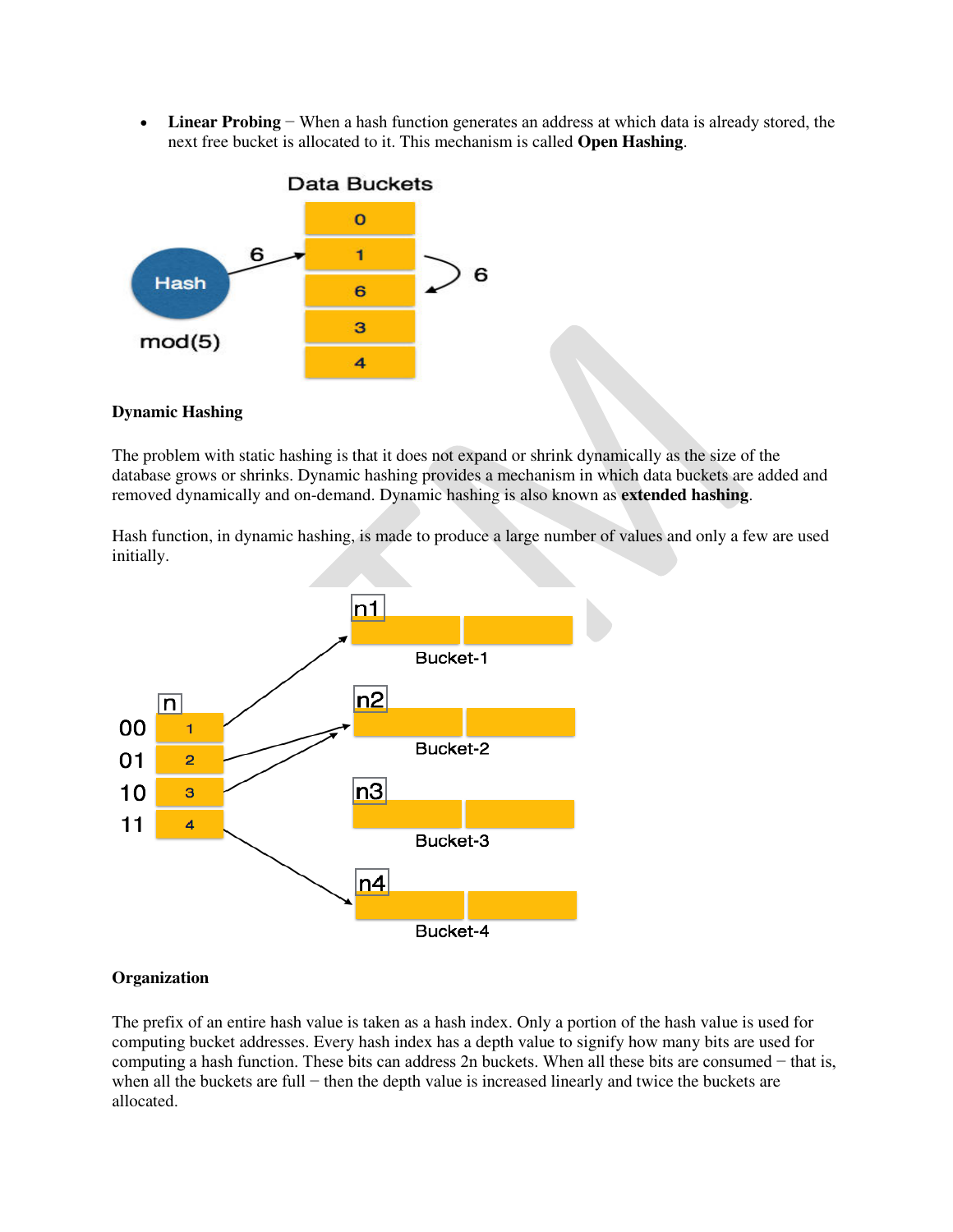# **Operation**

- **Querying** − Look at the depth value of the hash index and use those bits to compute the bucket address.
- **Update** − Perform a query as above and update the data.
- **Deletion** − Perform a query to locate the desired data and delete the same.
- **Insertion** − Compute the address of the bucket
	- o If the bucket is already full.
		- Add more buckets.
		- Add additional bits to the hash value.
		- Re-compute the hash function.
	- o Else
		- Add data to the bucket,
	- o If all the buckets are full, perform the remedies of static hashing.

Hashing is not favorable when the data is organized in some ordering and the queries require a range of data. When data is discrete and random, hash performs the best.

Hashing algorithms have high complexity than indexing. All hash operations are done in constant time.

## **B-Tree Index Files**

- 1. B-tree indices are similar to  $B$  +-tree indices.
	- o Difference is that B-tree eliminates the redundant storage of search key values.
	- $\circ$  In B +-tree of Figure 11.11, some search key values appear twice.
	- o A corresponding B-tree of Figure 11.18 allows search key values to appear only once.
	- o Thus we can store the index in less space.



**Figure 11.8:** Leaf and nonleaf node of a B-tree.

## 2. **Advantages:**

- o Lack of redundant storage (but only marginally different).
- o Some searches are faster (key may be in non-leaf node).

# 3. **Disadvantages:**

- o Leaf and non-leaf nodes are of different size (complicates storage)
- o Deletion may occur in a non-leaf node (more complicated)

Generally, the structural simplicity of  $B$  +-tree is preferred.

## **Relational Model:**

The **relational model** (RM) for database management is an approach to managing data using a structure and language consistent with first-order predicate logic, first described in 1969 by Edgar F. Codd, where all data is represented in terms of tuples, grouped into relations.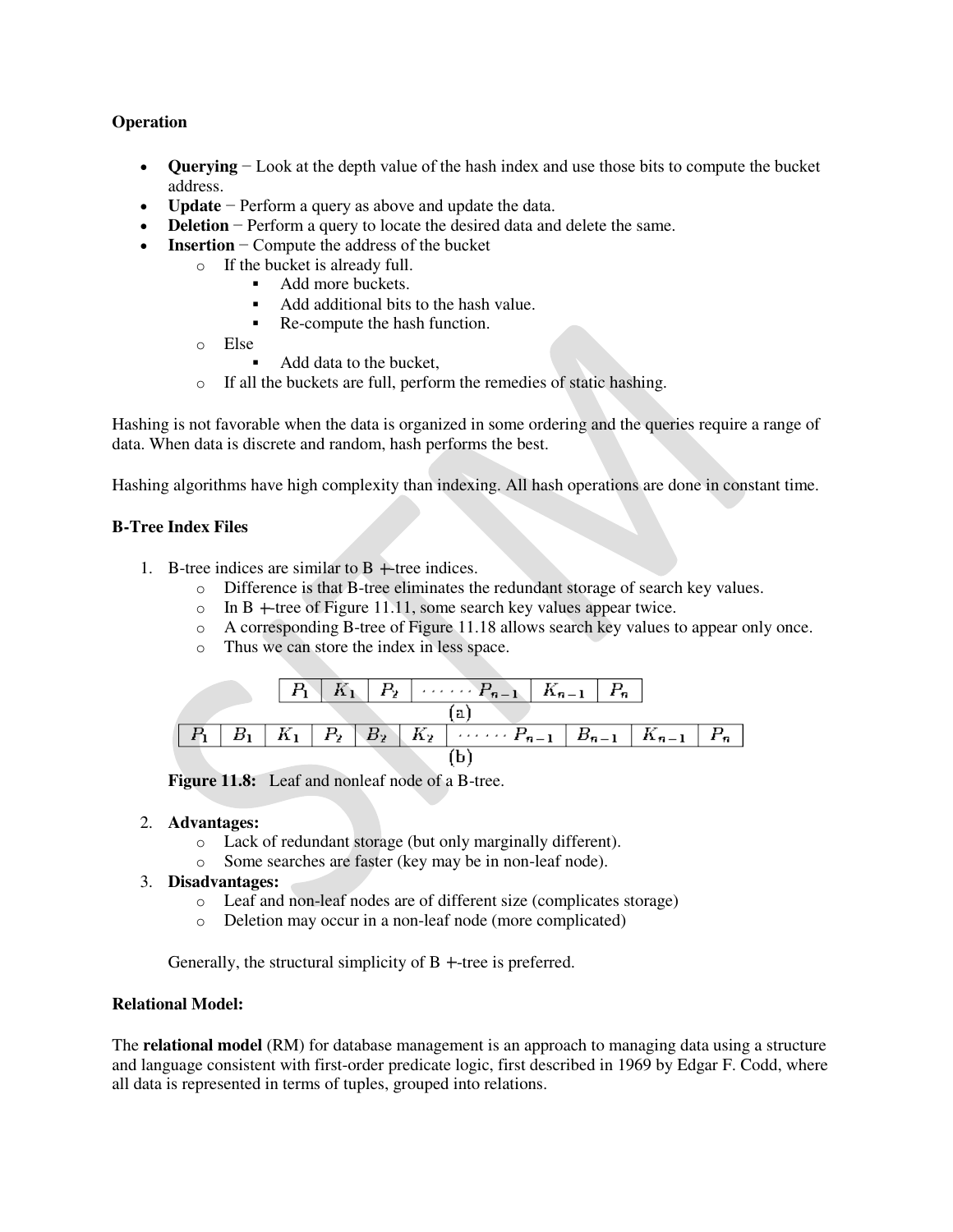#### **Relational Model**

| <b>Activity</b><br>Code  | <b>Activity</b><br>Name |               |                   |                         |          |             |
|--------------------------|-------------------------|---------------|-------------------|-------------------------|----------|-------------|
| 23                       | Patching                |               |                   |                         |          |             |
| 24                       | Overlay                 |               |                   |                         |          |             |
| 25                       | Crack Sealing           |               |                   | $Key = 24$              |          |             |
|                          |                         |               |                   | <b>Activity</b><br>Code | Date     | Route No.   |
|                          |                         |               |                   | 24                      | 01/12/01 | 1-95        |
|                          |                         |               |                   | 24                      | 02/08/01 | <b>I-66</b> |
| Date                     | <b>Activity</b><br>Code | Route No.     |                   |                         |          |             |
| 01/12/01                 | 24                      | <b>L95</b>    |                   |                         |          |             |
| 01/15/01                 | <b>1495</b><br>23       |               |                   |                         |          |             |
| 02/08/01<br>24<br>$1-66$ |                         |               |                   |                         |          |             |
| login<br>mark<br>lion    | first<br>Samuel<br>Lion | "key"<br>last | Clemens<br>Kimbro |                         |          |             |
| kitty                    | Amber                   | login<br>mark | Straub<br>phone   | 555.555.5555            |          |             |
| <b>Contract</b>          |                         |               |                   | "related table"         |          |             |

The purpose of the relational model is to provide a [declarative](https://en.wikipedia.org/wiki/Declarative_programming) method for specifying data and queries: users directly state what information the database contains and what information they want from it, and let the database management system software take care of describing data structures for storing the data and retrieval procedures for answering queries.

Most relational databases use the [SQL](https://en.wikipedia.org/wiki/SQL) data definition and query language; these systems implement what can be regarded as an engineering approximation to the relational model. A *table* in an SQL database schema corresponds to a predicate variable; the contents of a table to a relation; key constraints, other constraints, and SQL queries correspond to predicates. However, SQL databases [deviate from the](https://en.wikipedia.org/wiki/Relational_model#SQL_and_the_relational_model)  [relational model in many details,](https://en.wikipedia.org/wiki/Relational_model#SQL_and_the_relational_model) and Codd fiercely argued against deviations that compromise the original principles.

Relational algebra is a procedural query language, which takes instances of relations as input and yields instances of relations as output. It uses operators to perform queries. An operator can be either **unary** or **binary**. They accept relations as their input and yield relations as their output. Relational algebra is performed recursively on a relation and intermediate results are also considered relations.

The fundamental operations of relational algebra are as follows −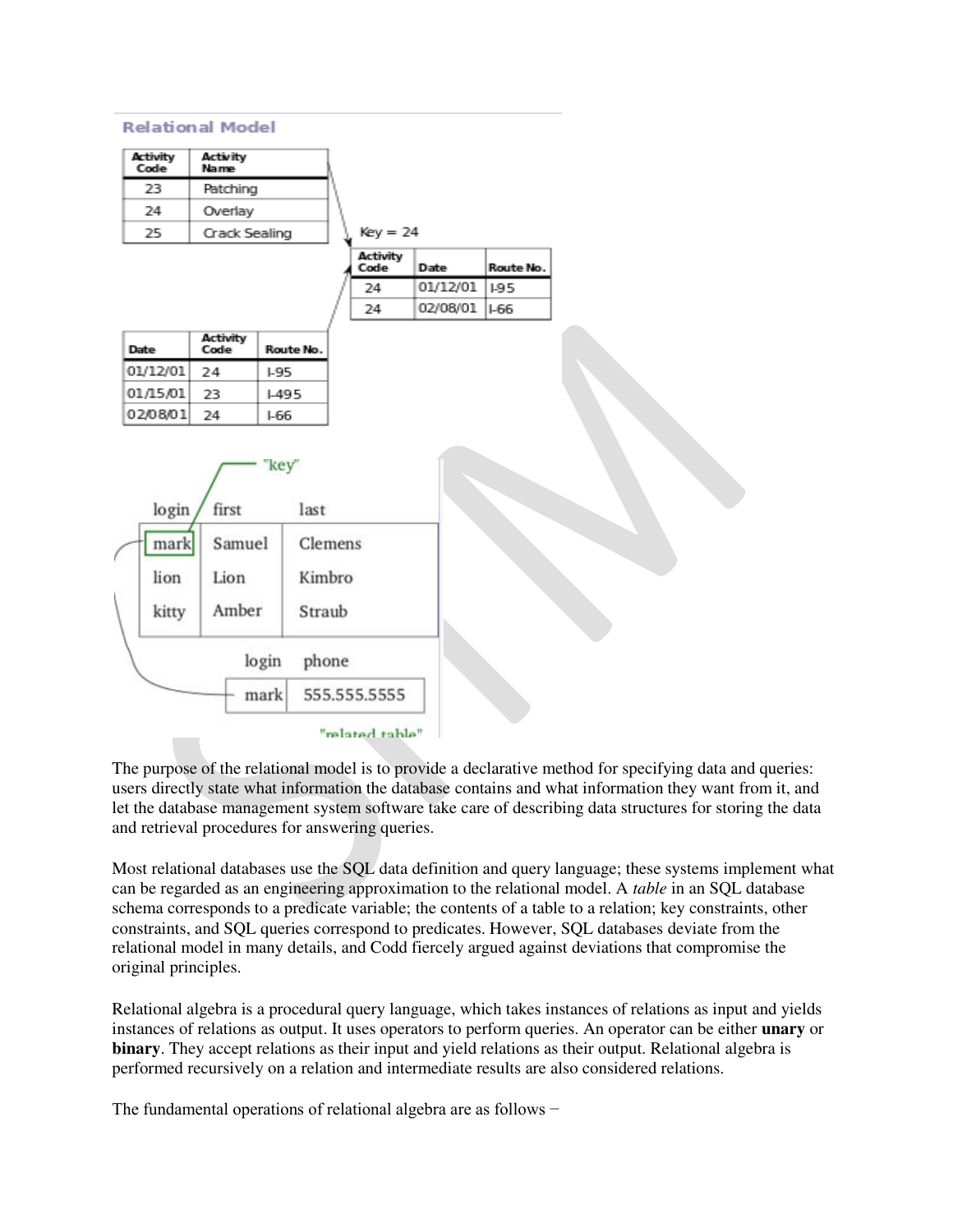- Select
- Project
- Union
- Set different
- Cartesian product
- Rename

We will discuss all these operations in the following sections.

# **Select Operation (σ)**

It selects tuples that satisfy the given predicate from a relation.

**Notation** –  $\sigma_p(r)$ 

Where **σ** stands for selection predicate and **r** stands for relation. *p* is prepositional logic formula which may use connectors like **and, or,** and **not**. These terms may use relational operators like − =, ≠, ≥, < , >, ≤.

#### **For example** −

```
σsubject = "database"(Books)
```
**Output** − Selects tuples from books where subject is 'database'.

 $\sigma_{\text{subject}}$  = "database" and price = "450"(BOOks)

**Output** − Selects tuples from books where subject is 'database' and 'price' is 450.

```
\sigma_{\text{subject}} = "database" and price = "450" or year > "2010"(BOOks)
```
**Output** − Selects tuples from books where subject is 'database' and 'price' is 450 or those books published after 2010.

## **Project Operation (∏)**

It projects column(s) that satisfy a given predicate.

Notation –  $\prod_{A1, A2, A_n}(r)$ 

Where  $A_1$ ,  $A_2$ ,  $A_n$  are attribute names of relation **r**.

Duplicate rows are automatically eliminated, as relation is a set.

## **For example** −

∏subject, author (Books)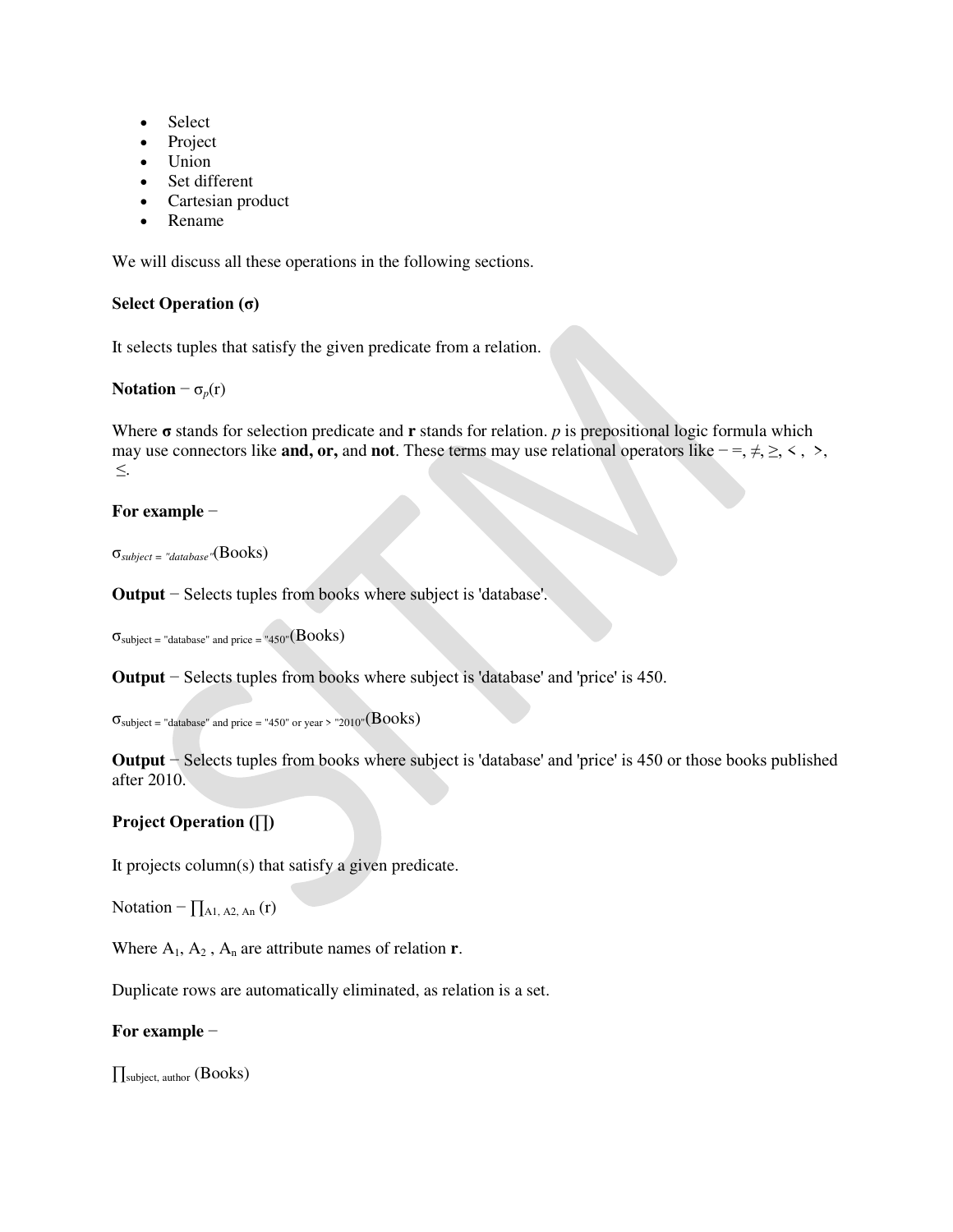Selects and projects columns named as subject and author from the relation Books.

## **Union Operation (**∪**)**

It performs binary union between two given relations and is defined as −

 $r \cup s = \{ t | t \in r \text{ or } t \in s \}$ 

#### **Notation**  $-r U s$

Where **r** and **s** are either database relations or relation result set (temporary relation).

For a union operation to be valid, the following conditions must hold −

- **r**, and **s** must have the same number of attributes.
- Attribute domains must be compatible.
- Duplicate tuples are automatically eliminated.

∏ author (Books) ∪ ∏ author (Articles)

**Output** − Projects the names of the authors who have either written a book or an article or both.

#### **Set Difference (−)**

The result of set difference operation is tuples, which are present in one relation but are not in the second relation.

#### $Notation - r - s$

Finds all the tuples that are present in **r** but not in **s**.

 $\prod$  author (Books) –  $\prod$  author (Articles)

**Output** − Provides the name of authors who have written books but not articles.

## **Cartesian Product (Χ)**

Combines information of two different relations into one.

#### Notation  $-r X s$

Where **r** and **s** are relations and their output will be defined as −

 $r X s = \{ q t | q \in r \text{ and } t \in s \}$ 

σauthor = 'tutorialspoint'(Books Χ Articles)

**Output** − Yields a relation, which shows all the books and articles written by tutorialspoint.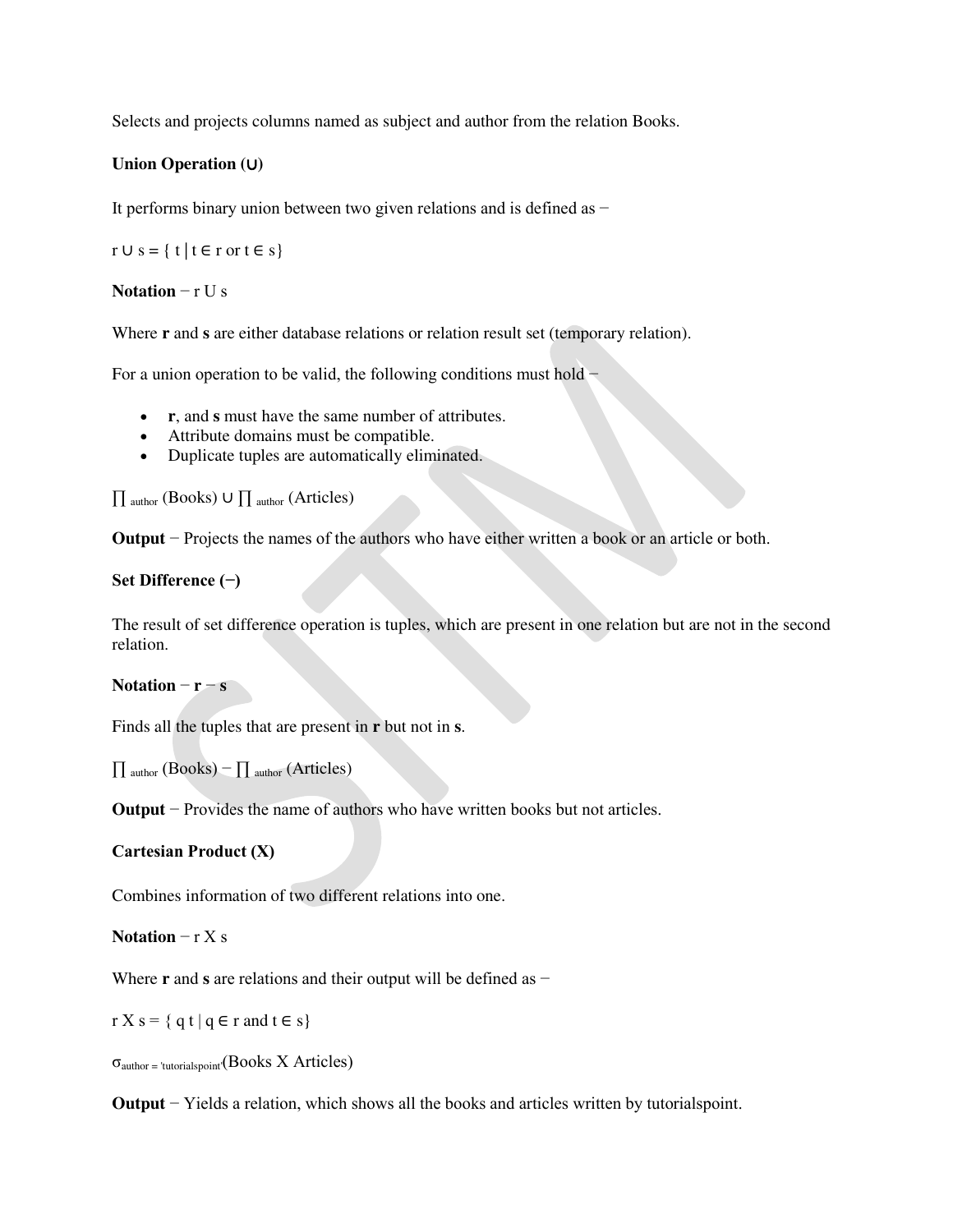## **Rename Operation (ρ)**

The results of relational algebra are also relations but without any name. The rename operation allows us to rename the output relation. 'rename' operation is denoted with small Greek letter **rho** *ρ*.

#### **Notation** −  $\rho_x(E)$

Where the result of expression **E** is saved with name of **x**.

Additional operations are −

- Set intersection
- Assignment
- Natural join

#### **Relational and Tuple Calculus:**

In contrast to Relational Algebra, Relational Calculus is a non-procedural query language, that is, it tells what to do but never explains how to do it.

Relational calculus exists in two forms −

## **Tuple Relational Calculus (TRC)**

Filtering variable ranges over tuples

**Notation** − {T | Condition}

Returns all tuples T that satisfies a condition.

#### **For example** −

{ T.name | Author(T) AND T.article = 'database' }

**Output** − Returns tuples with 'name' from Author who has written article on 'database'.

TRC can be quantified. We can use Existential (∃) and Universal Quantifiers (∀).

#### **For example** −

{ R| ∃T ∈ Authors(T.article='database' AND R.name=T.name)}

**Output** − The above query will yield the same result as the previous one.

#### **Domain Relational Calculus (DRC)**

In DRC, the filtering variable uses the domain of attributes instead of entire tuple values (as done in TRC, mentioned above).